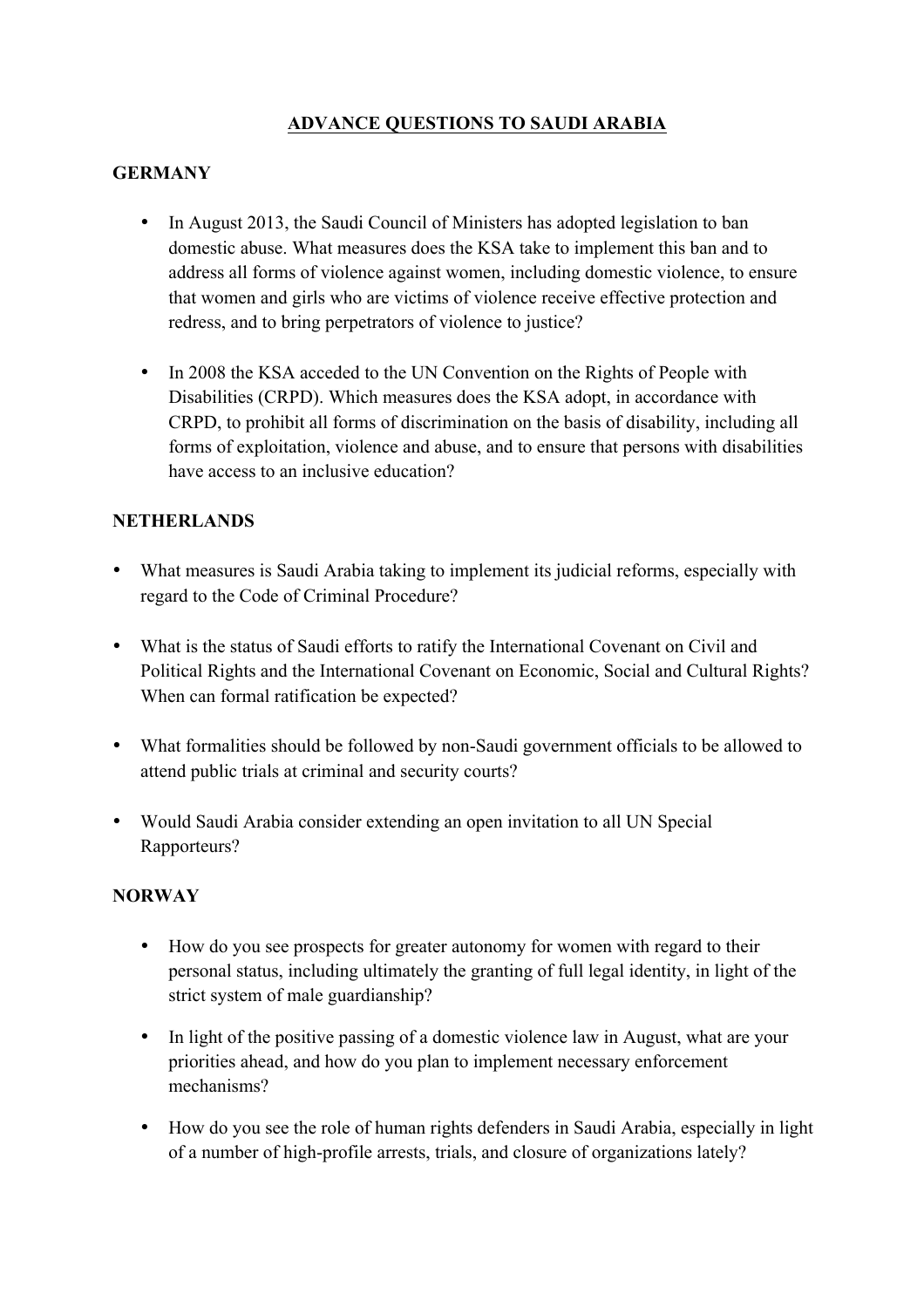• How can human rights defenders be supported by Saudi Authorities in accordance with the Declaration on Human Rights Defenders?

## **SLOVENIA**

• Slovenia understands that Saudi Arabia has no penal code and no system of binding judicial precedents and that determination and severity of punishments can vary with a judge's interpretation of Shari'a law. Where can one find precise definitions of cognizable criminal offences?

### **SWEDEN**

- Does the Kingdom of Saudi Arabia contemplate any measures to introduce a moratorium on the application of the capital punishment with a view to abolish it?
- Are there any plans to revise the application of penalties with a view to abolish the above types of punishments?
- When does Saudi Arabia plan to accede to the ICCPR?

### **UNITED KINGDOM**

- Paragraph 27 of Saudi Arabia's national report guarantees freedom of expression under the Basic Law. However, we regularly hear complaints that freedom of speech, including on the internet, is unduly restricted – for example, the blasphemy laws prevent free exchange of religious views - Mr Raif Al-Badawi was sentenced to 600 lashes and seven years in prison in July 2013 for violating Islamic values and blasphemy through his website, and protests are banned. How does Saudi Arabia reconcile this with customary international law on Freedom of Expression, as defined in Article 19 of the UN Declaration of Human Rights?
- Legislation continues to prevent independent human rights bodies from operating in the Kingdom. It is disappointing to note that the recommendations, made by the UK, Bahrain and Palestine at Saudi Arabia's last UPR, to enact a law of association that would enable independent civil society groups to form has not been met, despite its acceptance. What measures is Saudi Arabia taking both legally, and in practice, to ensure the establishment and operation of genuinely independent human rights organisations?
- We welcome the positive measures taken to define 18 as the age of majority. What more is being done to prevent individuals under the age of 18 years from facing the death penalty and those under 16 years from marrying, and, accordingly, has the Code of Criminal Practice been amended in line with our previous, and accepted, recommendation?